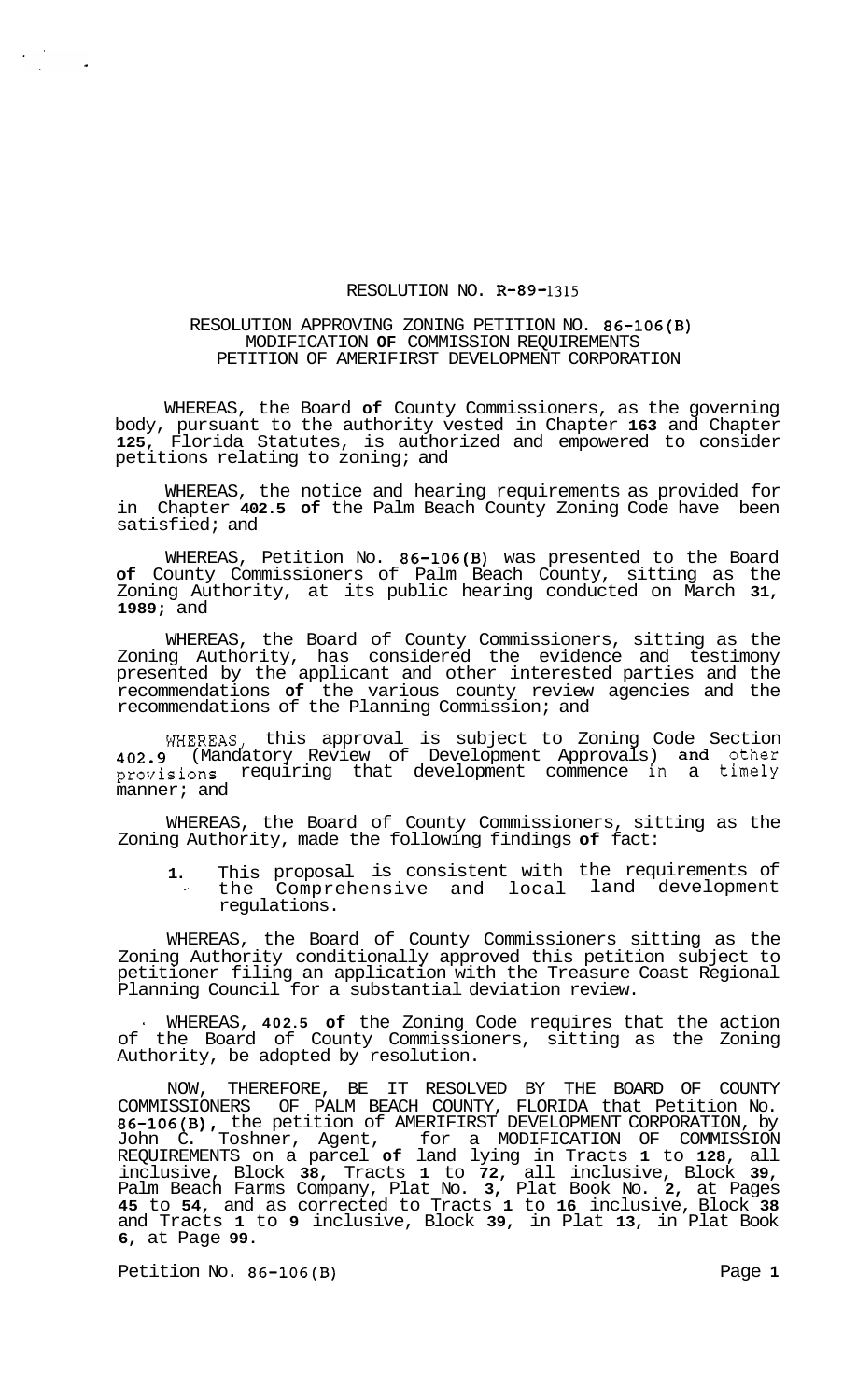Also, the hiatus lying between the **1/4** section line of Section **3,**  Township **45** South, Range **42** East and Block **39** of Palm Beach Farms Company, Plat No. **3,** Plat Book **2,** Pages **48** and **49,** and the revised plat recorded in Plat Book **6,** Page **99,** which plats are hereinbefore referred to, said hiatus being fully described as: Beginning at the **1/4** section corner Northeast corner of Northwest **1/4** on the North line of Section **3,** Township **45** South, Range **42**  East, and run with said **1/4** section line South *00* degrees **15**  minutes, **30** seconds East **5146.00** feet: thence, South **89** degrees, **44** minutes West, **156.00** feet to the Southeast corner of said Block **39** hereinbefore referred to: thence, with the East line of said Block North **02** degrees, **10** minutes, **30** seconds West **4722.00**  feet to the Southeast corner of Tract **1** of said Block **39;** thence, with the East line of said Tract **1** North **08** degrees, **53** minutes, **30** seconds West **413.00** feet to the North line of said Section **3**  North, **89** degrees, **39** minutes East **386.7** feet to the Point of Beginning. Said lands bordered on the east by Jog Road and on the West by the Florida Turnpike, being located on the west side of Jog Road, and bounded on the south by Hypoluxo Road Extension and on the west by Floridals Turnpike (Sunshine State Parkway) , in a RS-Single Family Residential Zoning District, in part, and a RTS-Residential Transitional Suburban Zoning District, in part, was approved on March **31, 1989,** as advertised, subject to the following conditions:

- **1.** The developer shall comply with all previous conditions of approval unless expressly modified herein.
- **2.** The petitioner shall comply with all previous conditions of approval, unless expressly modified herein.
- **3.** Condition No. **1l.a.** of Zoning Petition No. **87-65,**  Resolution No. **R-87-481,** which presently states:

**"11.** HABITAT, VEGETATION, AND WILDLIFE

a. Wetland Preservation:

> At a minimum, the developer shall preserve in viable condition the **10.1** acres **of** wetland habitat shown on Map *G* of the Smith Dairy Informational Sufficiency Response of June<br>13, 1986, The developer shall undertake 1986. The developer shall undertake whatever action may be necessary to maintain normal hydro-periods within these preserved wetland areas prior to, during, and after construction. **II**

is hereby amended to read as follows: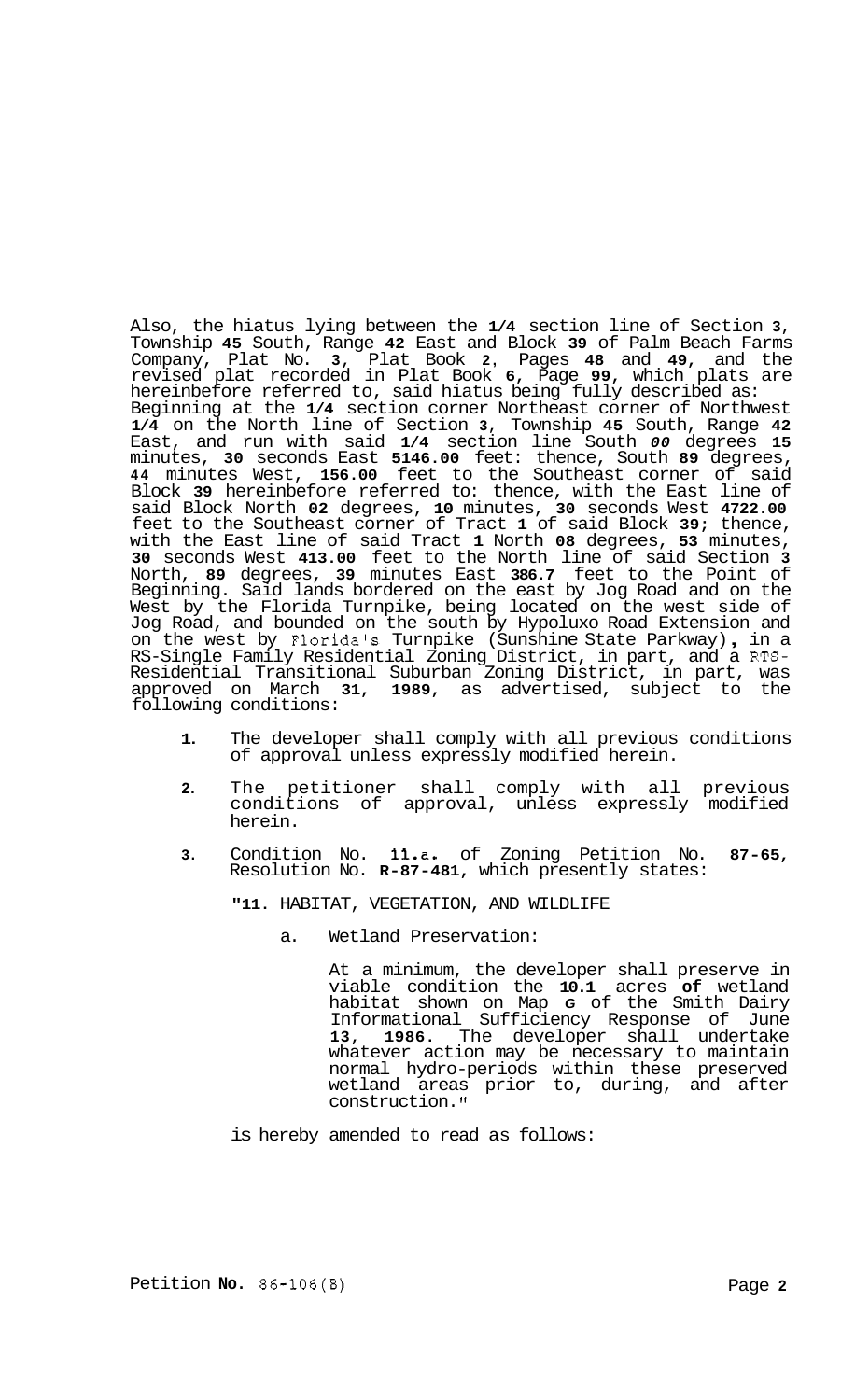## **It** Habitat, Vegetation, and Wildlife.

- a. At a minimum, the developer shall preserve in viable condition ten(l0) acres of wetland habitat, as shown on Master Water Management Plan, Exhibit **35.** The developer shall relocate the Pond Apple Preserve to an **0.12** acre littoral shelf located adjacent to the area where the Pond Apples exist at present. In addition, **0.23** acres of wetland vegetation will be planted at the northeast corner of the lake in a double littoral zone using mixed hardwood swamp species, as shown on the Mitigation Plan, Exhibit **E** submitted December, **1988,** in the Smith Dairy DRI request for development order change. The developer shall undertake whatever action may be necessary to maintain normal hydro-periods within these preserved wetland areas prior to, during, and after construction."
- **4.** Sewer service is available to the property. Therefore, no septic tank shall be permitted on the site.
- **5.** Water service is available to the property. Therefore, no well shall be permitted on the site to provide potable water.
- **6.** The petitioner shall file an application with the Treasure Coast Regional Planning Council **for** a substantial deviation review. Road construction may commence for those areas **of** Hagen Ranch Road that will not affect the existing location **of** the pond apple preserve (as indicated on Map **G** dated June **13, 1986),**  subject to approval by the Department **of** Community Affairs.
- *7.* Failure to comply with any conditions *of* approval may result in the denial or revocation *of* **a** building permit; the issuance of a stop work order; the denial of a Certificate of Occupancy on any building or structure; or the denial or revocation *of* any permit or approval for any developer-owner, commercial-owner, lessee, or user of the subject property. Appeals from such action may be taken to the Palm Beach County Board of Adjustment or as otherwise provided in the Palm Beach County Zoning Code.

 $\mathcal{L}^{\mathcal{L}}(\mathcal{T})$  , and  $\mathcal{L}^{\mathcal{L}}(\mathcal{T})$